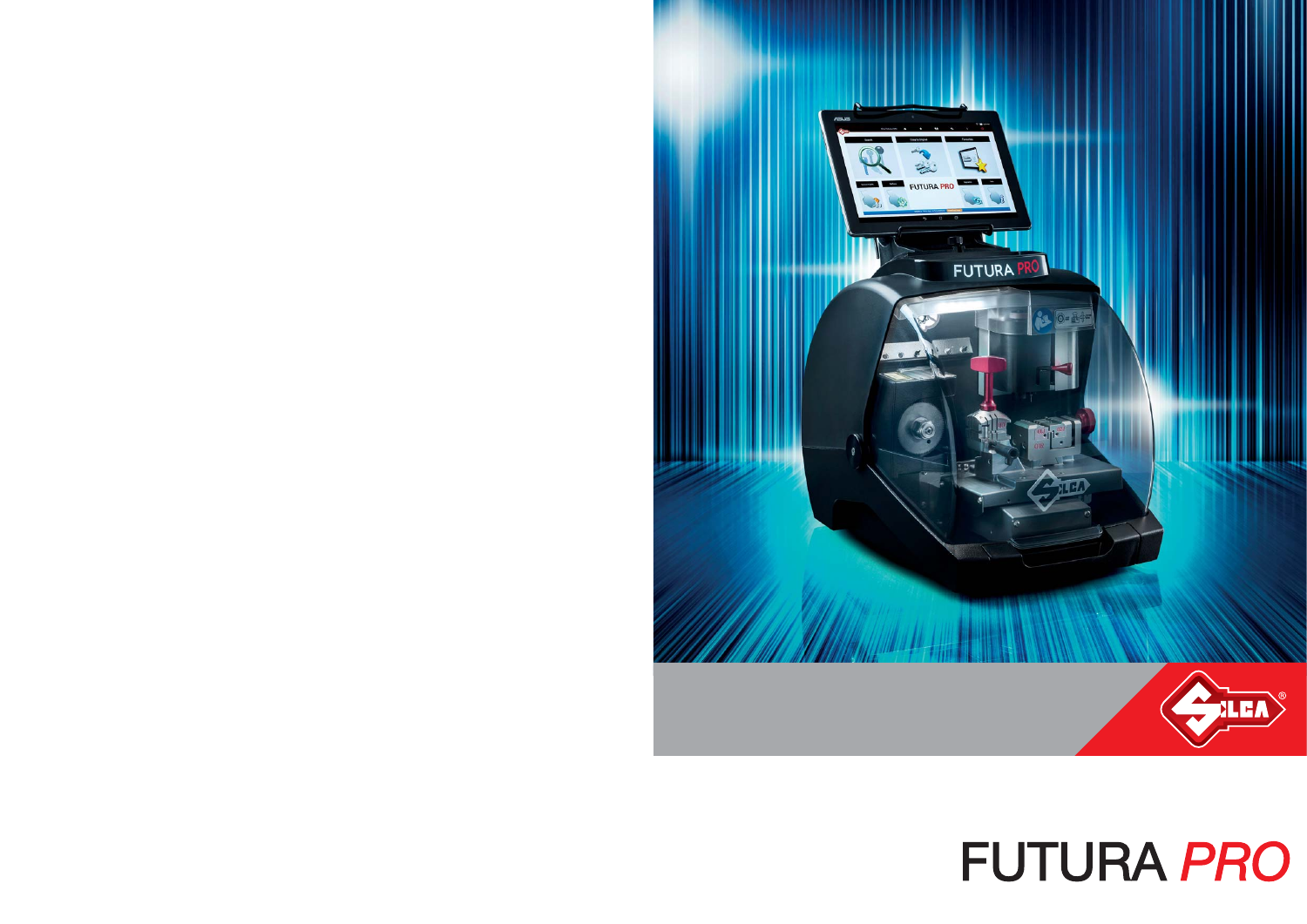

## **Futura Pro**

**Futura Pro is the electronic key cutting machine for residential and vehicle flat, cruciform, laser and dimple keys.**



\* Keys cut with special optional accessories



*Futura Pro has been designed and manufactured in conformity with CE mark European standards.*

## *Futura Pro*

## *Futura Pro is the only electronic key cutting machine able to duplicate all types of residential and automotive keys*

**Futura Pro is a unique electronic key cutting machine combining two cutting stations in one user-friendly device. Ideal for inexperienced key cutters thanks to the software-guided procedures, this lightweight and compact machine is also perfect for professional locksmiths offering a roadside service. Now even faster than before, Futura Pro stands out for the quality of its key cuts, its small footprint and its access to the widest key database available on the market via the integrated tablet.**

## **Exclusive double cutting station**

Futura Pro is unique in having two cutting stations so flat, cruciform, laser and dimple keys, both residential and automotive, can all be cut using a single machine. The wide range of optional accessories available further increases the machine's cutting capabilities allowing you to duplicate almost any residential and vehicle key on the market.

### **Practical and easy to operate**

Futura Pro is controlled by a removable, 10" touch-screen tablet, which guides the user step-by-step in all key cutting operations (for example in selecting the correct key profile of a cylinder key, the make, model and year for vehicle keys, in the choice of the right cutter, clamp, etc.). The tablet integrates Silca Software's main functions





and data, including an extensive range of data cards and code tables for flat, cruciform, laser and dimple keys.

### **Immediate process control**

The colour-changing LED lights help the key cutter to immediately see the process status:

- white: the machine is ready to proceed;

#### **Flat and cruciform key cutting station - Copy by code and copy by original**

- Decoding via optical reader.
- **Copy by original function.**
- Resistant-to-wear prismatic cutter.
- Guided calibration of thecutting station.
- г Four-sided clamp with fast
- rotating solution. New, ergonomic clamp handle
- to easily tighten the key securely in place.
- All automotive keys and most residential keys cut in one cycle.

#### **Laser and dimple key cutting station**

- Decoding by electric contact.
- Pull-out tracer point. • Clamp with easy-change,
- interchangeable jaws means more cost-effective use of accessories and speedier installation.
- Existing Futura jaws are fully compatible with the new Futura Pro clamp whilst the easy-change jaws are also compatible with the Silca Triax Pro.
- Automatic calibration of the decoder and the cutting station.
	- yellow: the machine is cutting a key;
	- green: the key cutting is complete.

## **Faster cutting cycles**

Futura Pro features faster cutting cycles thanks to a motor that delivers up to three times more power and cutters that reach speeds of 1585 rpm for flat keys and 12100 rpm for laser and dimple keys. A new tablet together with upgraded electronics deliver both faster response times and an all-round improvement in the machine performance.

### **Improved hardware and connectivity with 2 USB ports**

All exposed screws are made of stainless steel for better resistance to wear and a longer life. The machine is equipped with 2 USB ports at the rear: one for the tablet battery charger and one for the tethering connection so

**SILCA S.p.A. Via Podgora, 20 (Z.I.) - 31029 Vittorio Veneto (TV) - Italy Telephone +39 0438 9136 Fax +39 0438 913800**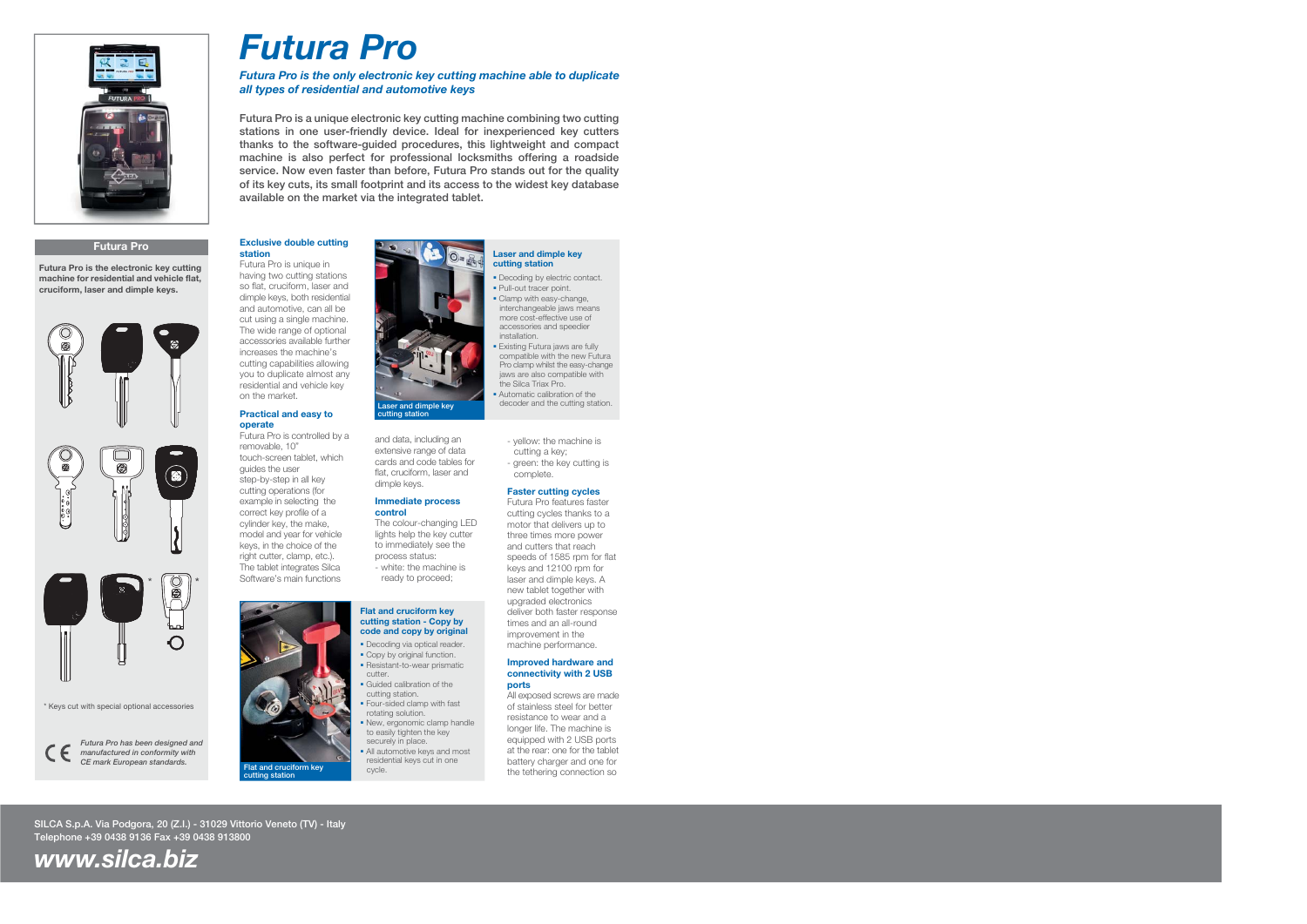











**SILCA #1 IN THE WORLD**Automotive Solutions / Keys / Key Cutting Machines